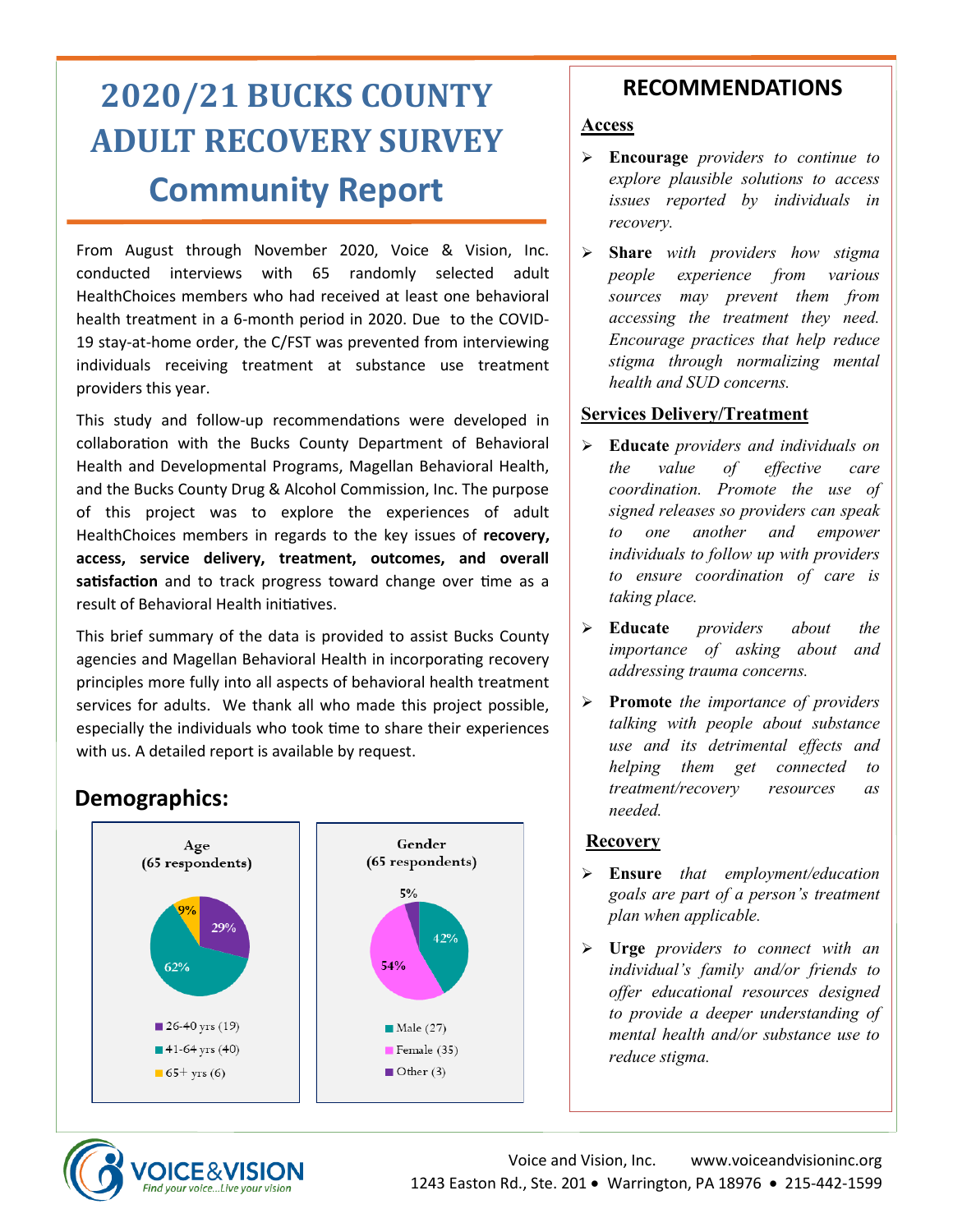# **Outcomes and Satisfaction**

We asked individuals several questions about outcomes they experienced as a result of treatment they had received—gauging things like quality of life as a result of services received, what was better or worse in their lives, and coping skills used to prevent crisis and avoid hospitalizations. People also shared about their level of satisfaction with services overall.



Of the 44 people who reported their life was "much better" or "a little better" since receiving treatment, **75% or more shared the top following ways their life had improved:**

- ❖ **Symptoms reduced (93%)**
- ❖ Managing daily life (86%)
- ❖ More positive outlook (75%)

People (**79%) indicated they were "very satisfied" or "satisfied"** with Mental Health and/or Substance Use treatment services they received in Bucks County.

There was **a 16% decrease in overall satisfaction** as compared to 2019/20 data.

> **People (71%) said their quality of life was better since receiving treatment a 21% decrease over 2019/20.**

**Top strategies people indicated using during stressful times** to avoid relapse, crisis situations, or to avoid hospitalizations included: **Contact Family and Friends (84%),** Music and Art (67%), Physical Exercise (58%).



# **Access**

Individuals were asked about their experiences with accessing services, treatment, and other needs. This included asking about the ways in which stigma prevented people from getting the treatment they needed, and how things were going with telehealth.

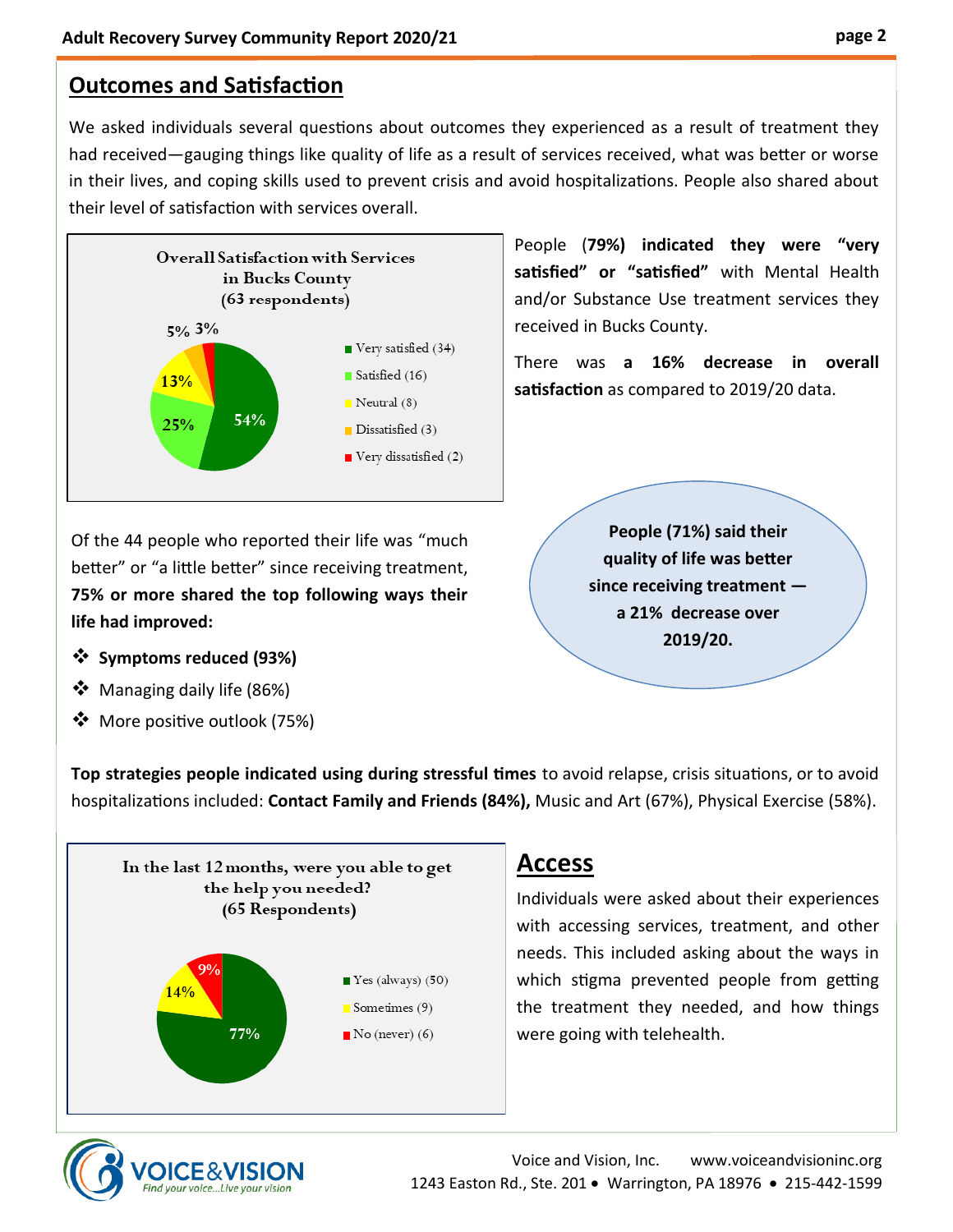# **Access continued…**

*Fifteen people indicated they were "sometimes" or "never" able to access the help they needed. Following are the top 3 difficulties they experienced:*

- ❖ Delays in getting appointments
- ❖ Ineffective services
- ❖ Lack of transportation



**50% of people who experienced stigma shared that it had prevented them from accessing the treatment they needed.**

### **Service Delivery and Treatment**

**85% of people indicated they were always able to make treatment decisions for themselves.**

Out of 23 people who said their behavioral healthcare and physical healthcare providers had spoken together, 20 (87%) indicated it was at least "somewhat helpful."

Twenty-four people said their providers had not spoken together to coordinate their care, and 18 people didn't know if they had.

Of the 46 people who said they had a health concern**, 83% indicated they were receiving help for the concerns.**

Due to COVID, **use of telehealth services** increased in Bucks County in 2020. Sixty people (92%) reported they had used telehealth to access their services. **Most people (80%) reported they liked something about receiving MH and/or SUD services through telehealth.** People also shared what they did or did not like about telehealth. Below are their top responses:

#### **What people liked about telehealth:**

- Convenience
- Saves travel time/cost
- Reduces/eliminates transportation problems

#### **...and what they DIDN'T like:**

- Too impersonal
- Technology problems
- Lack of privacy where they live

**Questions about Substance Use** were added to the Recovery survey this year. We wanted to know if providers are speaking to individuals about substance use and its possible negative impact on mental health, and whether they are connecting them to treatment and resources as needed.

#### **Less than 60% of people reported their provider(s) had spoken with them about substance use.**

Of the 15 people who indicated they had a substance use concern, more than half (54%) said they were receiving help to address all or some of their concerns.